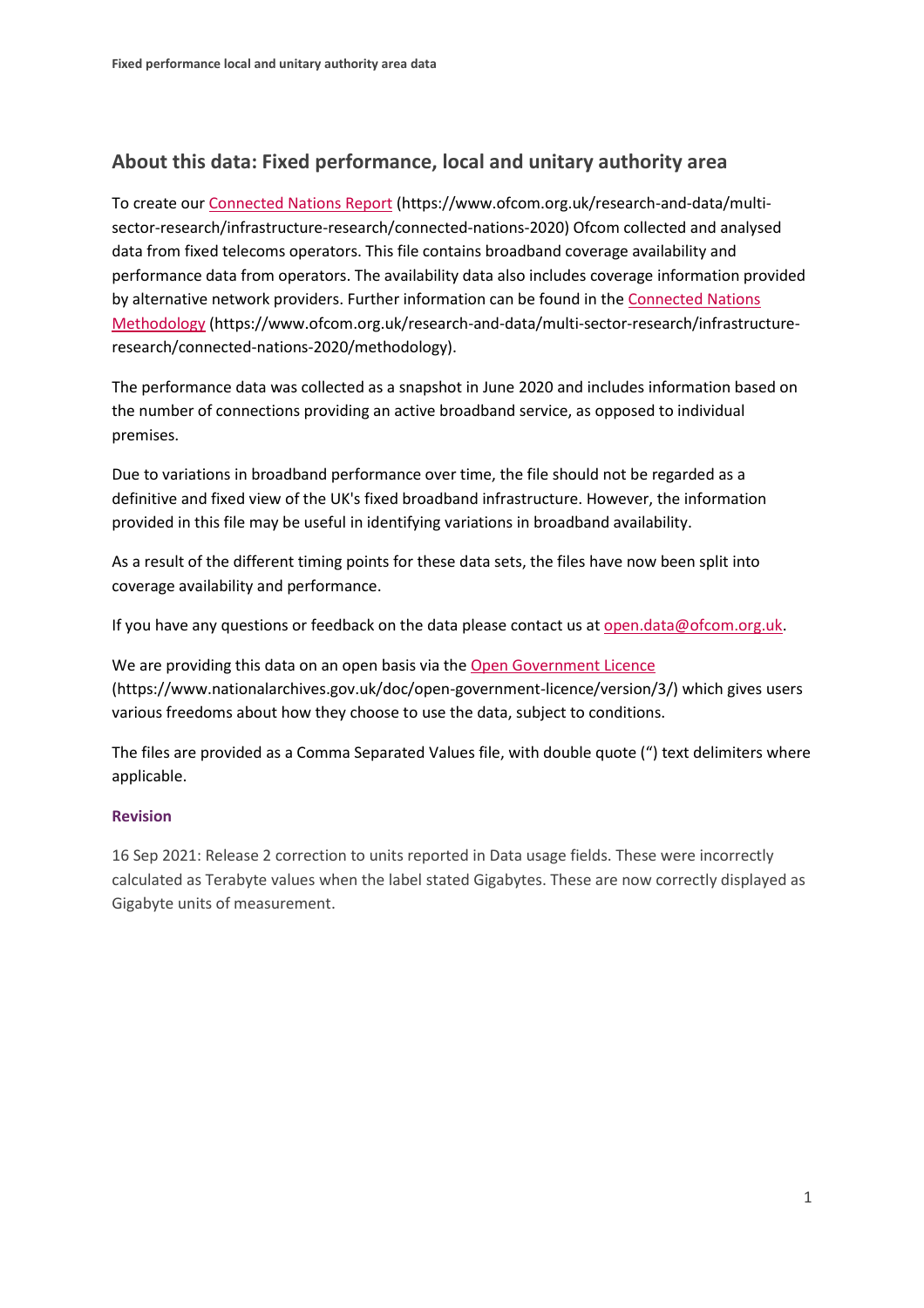## **Performance data**

File name: 202006\_fixed\_laua\_performance\_r02.csv

Total records in file: 1 header row, 379 data rows

File size on disk: 64.0 KB (65,536 bytes)

## **Column headers and what they represent:**

| <b>Current headers</b>                                    | <b>Note</b>                                                                                                               |
|-----------------------------------------------------------|---------------------------------------------------------------------------------------------------------------------------|
| laua                                                      | Local and Unitary Authority Codes, such as                                                                                |
|                                                           | E07000114                                                                                                                 |
| laua_name                                                 | Local and Unitary Authority Names                                                                                         |
| Median download speed<br>(Mbit/s)                         | Median download speed (in Mbit/s) of all connections                                                                      |
| Average download speed<br>(Mbit/s)                        | Average download speed (in Mbit/s) of all connections                                                                     |
| Maximum download speed<br>(Mbit/s)                        | Maximum download speed (in Mbit/s) of all connections                                                                     |
| Average download speed<br>(Mbit/s) for lines < 10Mbit/s   | Average download speed (in Mbit/s) of all connections that<br>deliver speed less than 10Mbit/s                            |
| Average download speed<br>(Mbit/s) for lines 10<30Mbit/s  | Average download speed (in Mbit/s) of all connections that<br>deliver speeds of 10Mbit/s or higher and less than 30Mbit/s |
| Average download speed<br>(Mbit/s) for lines 30<300Mbit/s | Average download speed (in Mbit/s) of all connections that<br>deliver speeds of 30Mbit/s to less than 300Mbit/s           |
| Average download speed<br>(Mbit/s) for UFBB lines         | Average download speed (in Mbit/s) of all connections that<br>deliver speeds of 300Mbit/s or greater                      |
| Average download speed<br>(Mbit/s) for SFBB lines         | Average download speed (in Mbit/s) of all connections that<br>deliver speeds of 30Mbit/s or greater                       |
| Median upload speed (Mbit/s)                              | Median upload speed (in Mbit/s) of all connections                                                                        |
| Average upload speed (Mbit/s)                             | Average upload speed (in Mbit/s) of all connections                                                                       |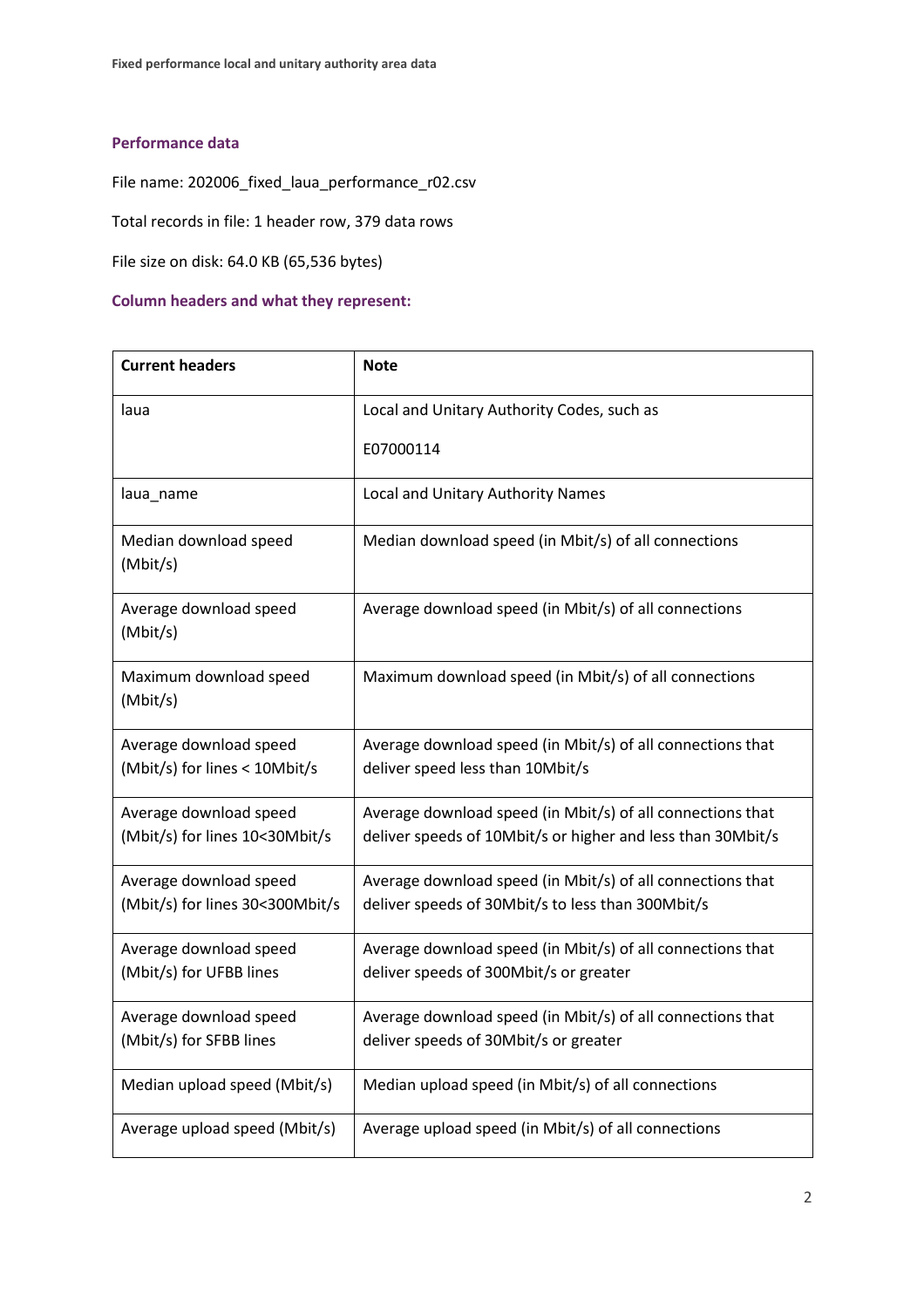| Maximum upload speed (Mbit/s)                               | Maximum upload speed (in Mbit/s) of all connections                                                  |
|-------------------------------------------------------------|------------------------------------------------------------------------------------------------------|
| Average upload speed (Mbit/s)                               | Average upload speed (in Mbit/s) of all connections that deliver                                     |
| for lines < 10Mbit/s                                        | speed less than 10Mbit/s                                                                             |
| Average upload speed (Mbit/s)                               | Average upload speed (in Mbit/s) of all connections that deliver                                     |
| for lines 10<30Mbit/s                                       | speed less than 30Mbit/s                                                                             |
| Average upload speed (Mbit/s)                               | Average upload speed (in Mbit/s) of all connections that deliver                                     |
| for lines 30<300Mbit/s                                      | speed of 30Mbit/s to less than 300Mbit/s                                                             |
| Average upload speed (Mbit/s)                               | Average upload speed (in Mbit/s) of all connections that deliver                                     |
| for UFBB lines                                              | speeds of 300Mbit/s or greater                                                                       |
| Average upload speed (Mbit/s)                               | Average upload speed (in Mbit/s) of all connections that deliver                                     |
| for SFBB lines                                              | speeds of 30Mbit/s or greater                                                                        |
| Number of connections < 2                                   | Count of connections that have average measured speeds                                               |
| Mbit/s (number of lines)                                    | below 2Mbit/s                                                                                        |
| Number of connections 2<5                                   | Count of connections that have average measured speeds of                                            |
| Mbit/s (number of lines)                                    | 2Mbit/s or greater and below 5Mbit/s                                                                 |
| Number of connections 5<10                                  | Count of connections that have average measured speeds of                                            |
| Mbit/s (number of lines)                                    | 5Mbit/s or greater and below 10Mbit/s                                                                |
| Number of connections 10<30                                 | Count of connections that have average measured speeds of                                            |
| Mbit/s (number of lines)                                    | 10Mbit/s or greater and below 30Mbit/s                                                               |
| Number of connections<br>30<300 Mbit/s (number of<br>lines) | Count of connections that have average measured speeds of<br>30Mbit/s or greater and below 300Mbit/s |
| Number of connections >= 300                                | Count of connections that have average measured speeds of                                            |
| Mbit/s (number of lines)                                    | 300Mbit/s or greater                                                                                 |
| Number of connections >= 30                                 | Count of connections that have average measured speeds of                                            |
| Mbit/s (number of lines)                                    | 30Mbit/s or greater                                                                                  |
| Median data usage (GB)                                      | Median data usage, download and upload, in GB of all<br>connections                                  |
| Average data usage (GB)                                     | Average data usage, download and upload, in GB of all<br>connections                                 |